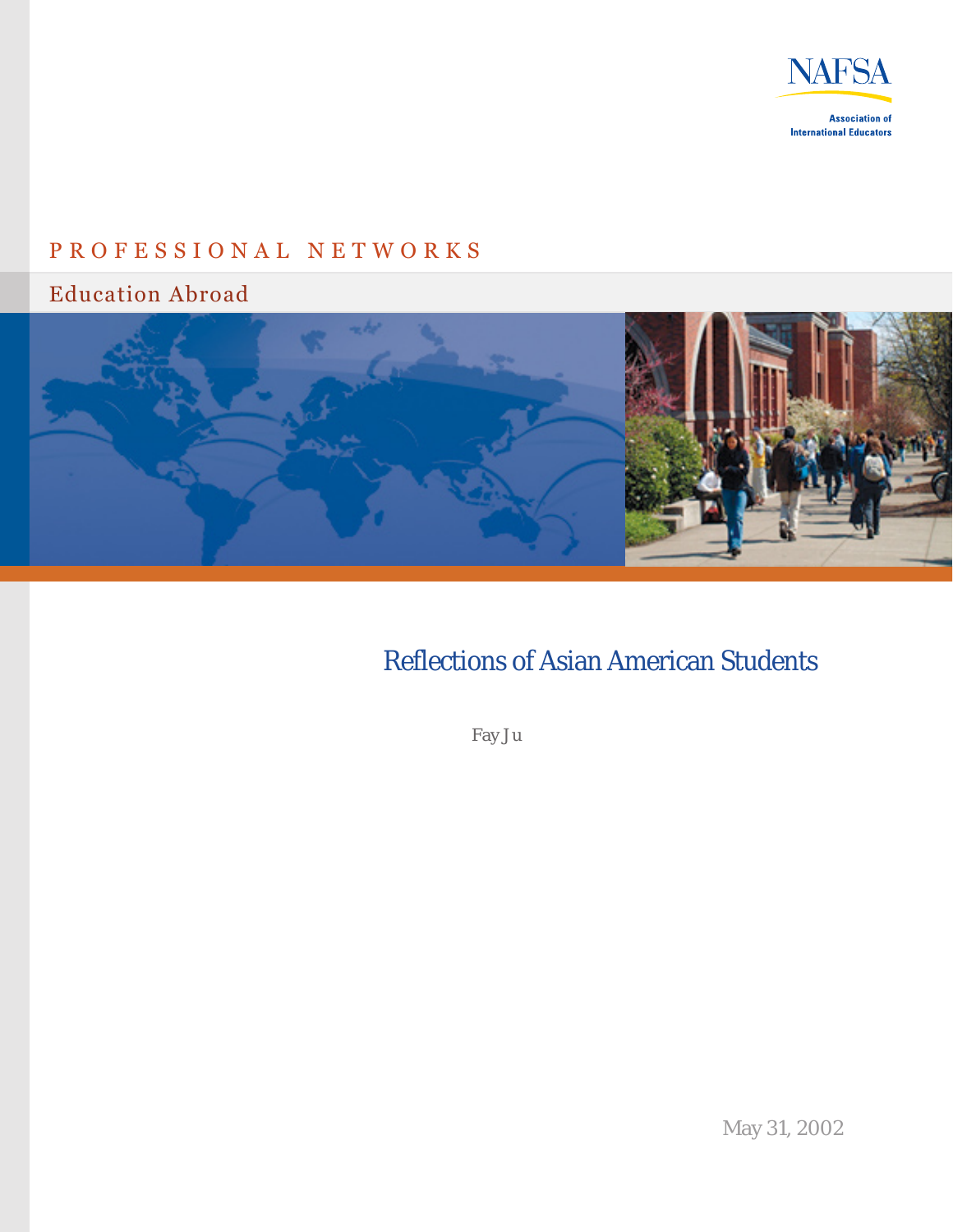## **Reflections of Asian American Students NAFSA: Association of International Educators Annual Conference San Antonio, TX May 2002**

I decided to study Chinese because of my heritage. I really liked China the first time I went, and so wanted to go again, and again, and again...

I think [my ethnic background] has made adjusting to China a lot easier, as the culture is very similar to Malaysian Chinese background. Plus my parents were very positive about my interest in *Da Lu* (China). Further, as my parents have always been in the minority in Malaysia. I think this has positively affected my ability to handle always being "in the minority"- whether it's in the US as an Asian female, or in China as an American of Chinese descent.

In China, of course, people when they can tell I'm Chinese, expect me to speak Mandarin, and when I don't, a long explanation must ensue. This is not as much the case in Beijing as it is in other areas such as Shanghai. Similar to the U.S., people have expectations of what I should have been. Fortunately I have developed a strong sense of who I am, and so identity issues are interesting rather than upsetting.

I "learned" that I am lucky to have grown up with such diverse cultural influences around me, and I thank god that I can enjoy foods from everywhere.

#### **Malaysian Chinese American female born in Chattanooga, TN who studied abroad in China**

I am Chinese, I can speak and understand Chinese at a conversational level [but] I speak Chinese differently, I cannot understand it past a certain level. I look different, and dress differently and carry myself differently. Some natives, upon first meeting me, have certain expectations and have a hard time accepting that I'm different

It was not as much as a culture shock to go there, I didn't feel like I was in a foreign country. My parents were raised in Taiwan and I relate to Taiwanese culture as well, which was sometimes looked down upon.

I feel that Asian Americans need to acquire an ability to act as a chameleon, and be completely Asian around Asian people and be completely American around Americans. As an Asian American, I'm able to relate to other Asian Americans who have felt the same pressures.

#### **Chinese American male born in Cedar Grove, NJ who studied abroad in Taiwan and China**

I have never felt Chinese until I went to China. Growing up in Hawaii, the multi-cultural community didn't allow me to see myself as Chinese other than ethnicity. Culturally, everyone shares a mix of everything from Japanese, Portuguese, Chinese, Filipino, Hawaiian etc. Perhaps my socio-economic background, as well as my parent's American upbringing allowed me to assimilate closely with the benefits of American culture. To me, my motivation to study Chinese culture is out of pure curiosity for not having been familiarized as a child- even my parents are one generation removed. While in China, I found it strange that people saw me as Chinese and not as a foreigner. This surprised me because I naturally did see myself as a foreigner. I'm sure they suspected this from the way that I dressed, and most obviously from the way that I could not speak Mandarin. After coming back to the U.S. I am just beginning to learn the various perspectives of people who are ethnically Chinese. To be explicit, my friends are not initially Asian or Chinese for that matter. I admit that I have never been to an [Asian American students] meeting or an Asian event. Other than social habits, I am an art history and Asian studies major, currently focusing on modern Chinese art. I am just beginning to figure this out too. The concept of being Asian American has never really struck me for other purposes than for describing my ethnic background. And yet there is something underlying the ways that people see me--and I don't know how to describe it. The Chinese culture intrigues me primarily for curiosity's sake of studying a foreign culture, but also to legitimize the ignorance of my heritage.

#### **Chinese American female born in Maui, Hawaii who studied abroad in Spain and China**

[The reasons I chose to study abroad in China were] [h]eritage learning, language learning, wanted the experience of studying at the 'Harvard of China' and being in Beijing.

In France, complete minority. Since I was staying in a small town in Normandy, most people have never seen an Asian American (I was also with a group of American students) or Asian (except the ones who own the Chinese restaurant). Even in China and Hong Kong, it was hard to fit into the majority group because our backgrounds and styles of dress are so different.

In Taiwan and China, it was positive in that they just looked at me as another Chinese (perhaps after I tell them that I'm from Hong Kong) and would leave me alone and not cheat me when I'm shopping.

People are interested in my background and want to know my whole history. It gets annoying when you have to share your life story with everyone on the train.

I was an immigrant so I know what it's like to be the other, the weird one,… No really cut and dry in terms of similar or different. Overlapping on many issues, but overall, even experiences in the US is as challenging as ones overseas.

…I'm far from fluent in any languages (yes, not even English anymore). That it's really important to dress and look (physically) and act a certain way to fit in and not be looked at as a weirdo no matter where you are. I made more Chinese/Asian American friends while in China and Vietnam than I ever did while in US.

**Chinese American female born in Hong Kong who studied abroad in France, Vietnam, Taiwan, and China**